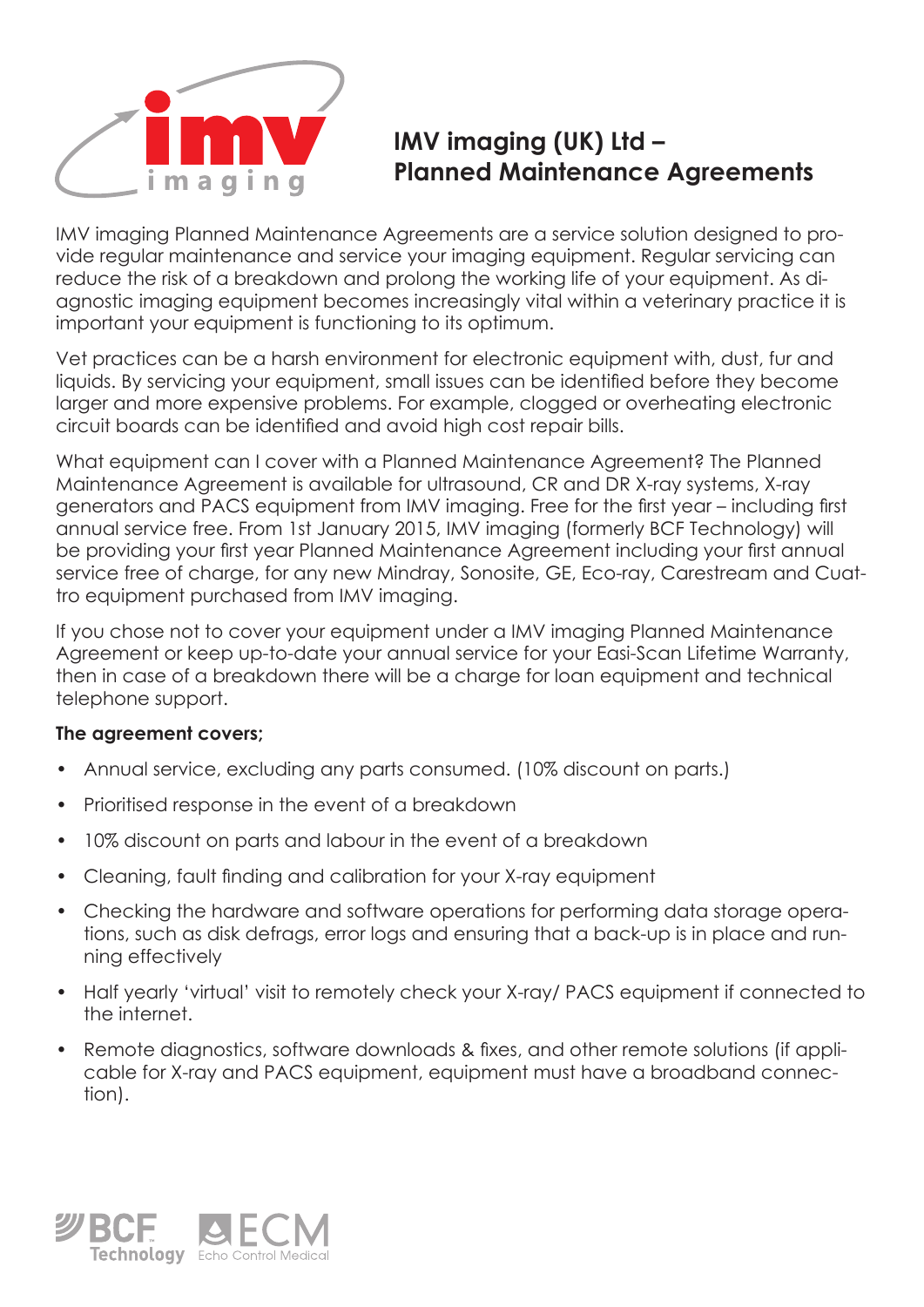

## **In the event of breakdown the Planned Maintenance Agreement covers;**

- Free telephone support is also available to customers with a Planned Maintenance Agreement from 8am to 6pm Monday to Friday. (Telephone support is available 24/7 for emergencies only.)
- LogMeIn remote support allowing our IT engineers to remotely examine your X-ray/ PACS equipment if connected to the internet.
- Priority for free loan (and courier cost) if we cannot fix the equipment remotely.

During the service we will advise you of any extra costs for parts and labour for any extra remedial work recommended. **In case of a breakdown, costs will be charged for labour, parts or call out fee, transport or courier costs. Late return of loan equipment may also result in an additional charge.**

## **Planned Maintenance Services - Terms and Conditions**

**1. Agreement:** These are the Planned Maintenance Services Terms and Conditions for IMV imaging (UK) Ltd (Registered No. SC085981) with registered offices at Imaging House, Phoenix Crescent, Strathclyde Business Park, Bellshill, ML4 3NJ, Scotland ("IMV"). Together with the Services Confirmation these form the Agreement between IMV and the Customer for the provision of the Services.

**2. Services:** Services covered by the Agreement are only those specifically identified in the Services Confirmation and these terms and conditions (the "Services"). Services may be added to this Agreement or modified only by the parties' agreement in writing. "Equipment" means the equipment listed in the Services Confirmation. a. IMV bears no responsibility for failure to provide Services in the event of technical difficulties with telephone or broadband connectivity or other matters which are out of its control.



b. IMV reserves the right to change the duration, frequency, type, nature, form and other aspects of the Services without the prior approval of or notification to Customer so long as Customer's rights under the Agreement are not substantially reduced. c. Unless otherwise explicitly identified in writing by IMV, Services do not include (i) the provision and maintenance of a dedicated broadband connection to the Equipment; (ii) the provision of security measures to protect network configuration or protection from unauthorized access to the network; (iii) support for remote connectivity solutions not recommended by IMV; (iv) support for the repair, replacement or disposal of accessories and power supply equipment or consumable items, including without limitation batteries, cassettes, copier drums, ultrasound machines, computers, monitors filters, image intensifiers, laser tubes, film magazines, radiograph generators, radiograph tables, radiation sources, compressors, film processors, processor chemicals, software, bulbs, glassware, radiation sources, dyes, or storage media; (v) the provision, payment, or reimbursement of any rigging or facility cost,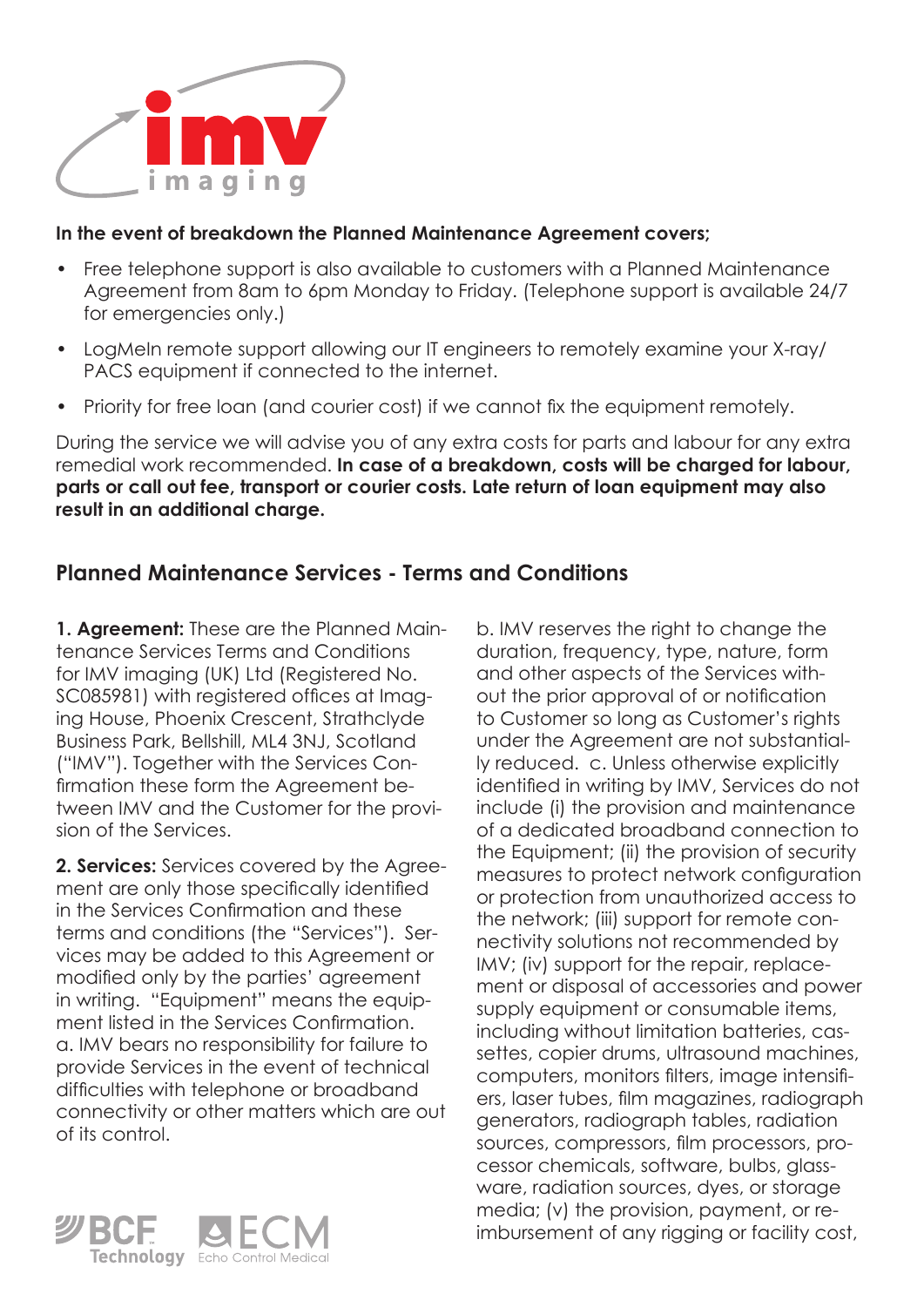

including monitor mounting, cable installation, computer mounting, network cabling, or other activities related to information technology; (vi) material and labour costs associated with reusing existing facilities (wire, termination fields, network facilities, equipment room, peripherals, adjuncts); or (vii) temporary installation of equipment for testing, training, and other purposes. d . IMV shall be entitled to charge for parts and maintenance services at its then current prices which are required due to accident, abuse, negligence, misuse, unauthorised maintenance, virus intrusion, failure to observe standard operating instructions, unauthorised relocation or removal of the equipment by the Customer. d. IMV shall use reasonable endeavours to provide the Services to the Customer, in accordance with the Services Confirmation in all material respects.

 **3. Planned Maintenance:** The Services will include such equipment inspections, performance checks and adjustments as are required to maintain the operating efficiency of equipment. Scheduled preventative maintenance visits will be carried out during IMV's normal working hours and at such intervals, as IMV deems reasonable. If advisable and convenient to the Customer, scheduled maintenance will be carried out whenever possible, at the time of a repair service call.

**4. Repair of Equipment:** IMV will carry out a service of all Equipment on an annual basis during the Agreement as part of the Services. This will be provided at the Customer's request and on the Customer's premises or by way of return to our Service Centre during IMV's normal working hours.

Service outside these hours will be provided at IMV's discretion and subject to availability of staff and will be charged at the appropriate premium 'on call' charge rate. Any replacement parts will be charged at IMV's then current prices.

**5. Software:** Any software furnished by IMV under this Agreement ("Software") is done so on a non-transferable license-to-use basis and all right, title and interest therein is and will remain vested exclusively in IMV or its licensors. Customer will not decompile, disassemble, otherwise derive the source code of any software furnished by IMV nor will Customer make any copies of such software, except that Customer may make one (1) copy of each such software Product for backup purposes only. Customer will return or destroy all copies of software upon cessation of related product usage. All software furnished by IMV is to be considered confidential information and will be held by Customer in strict confidence and disclosed on a need-to-know basis, or as required by law, to only those of its employees who have agreed in writing to maintain the confidentiality of Customer provided third party confidential information. No guarantee or commitment as to the type of products, functionality, enhancements, additions, usability or uptime with respect to the software is implied or expressed by IMV.

Nothing in this Agreement shall obligate IMV to develop, create, test, release, support or provide for use, or sell any new software, software patches, or software functionality ("Software Enhancements"). Customer has no implied nor specific right, to receive or demand any Software Enhancements. Customer acknowledges

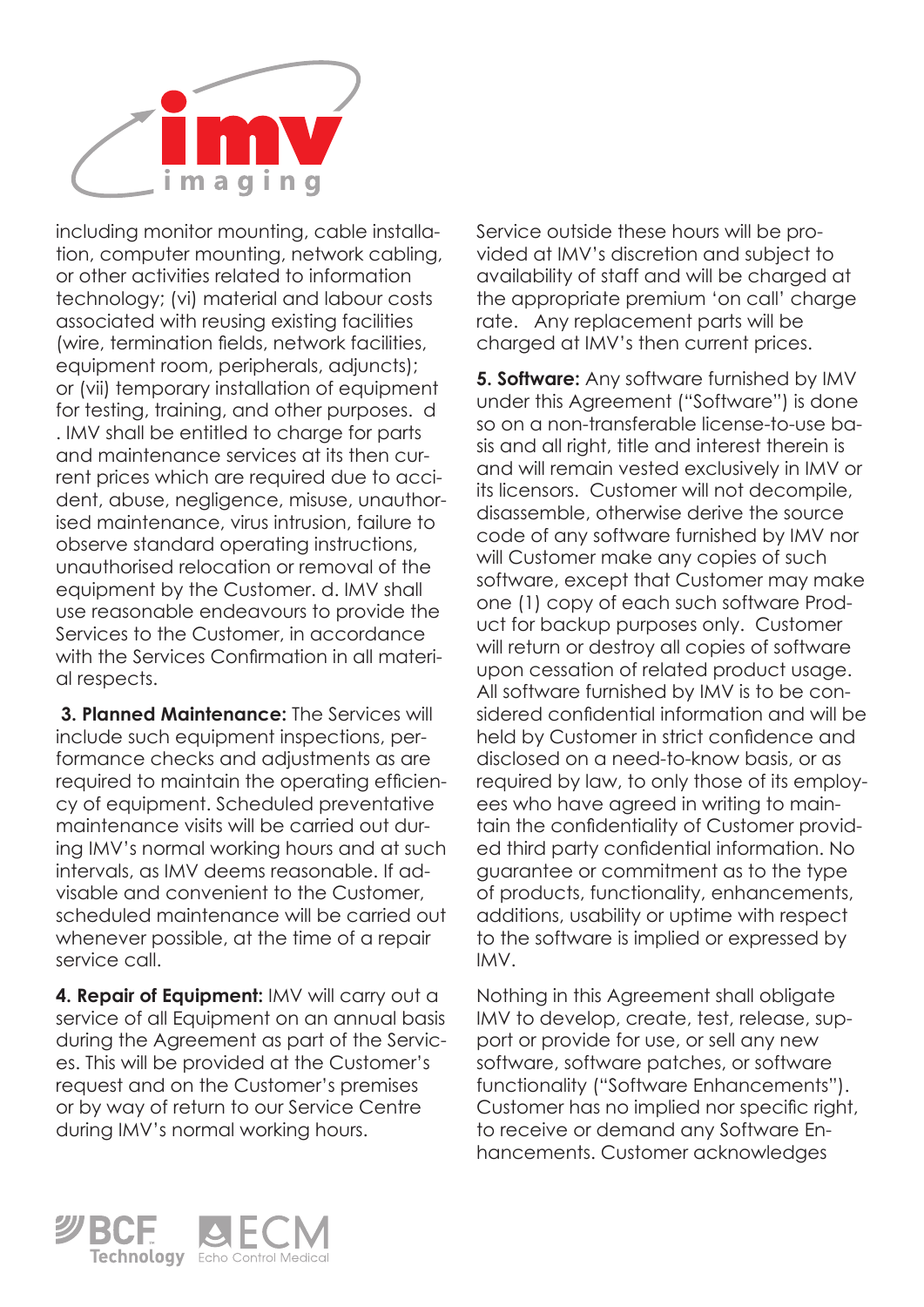

and agrees that Software Enhancements may require hardware purchases, including possible necessary upgrades to existing hardware owned by Customer. ("Hardware Updates") Hardware Updates that may be necessary to make Software Enhancements operable to specifications are specifically excluded from IMV Support Programme, and are Customer's responsibility.

**6. Loan Equipment:** Any loan equipment provided to the Customer is subject to IMV's Equipment Provision Services Terms & Conditions, a copy of which is available on request. The loan equipment provided will be sufficient to allow you to capture images as you would with the original equipment, but may not be identical to the equipment covered by this Agreement. Loan equipment is provided on a "best endeavour "agreement where we strive to provide when possible but is not guaranteed. Equipment outside its first anniversary that is not covered under a Planned Maintenance Agreement, will be charged for loan and courier costs. Charges will apply for the late return of loan equipment.

**7. Customer Responsibilities:** It is the Customer's responsibility to, and IMV is not responsible for Equipment downtime, warranty obligations or damages resulting from Customer's failure to: a. Provide all assistance reasonably requested by IMV or its agents, assist in gathering data from the Equipment, Software and other equipment or systems, and use commercially reasonable efforts to provide accurate and complete data where any data is requested. b. Comply with the requirements of any implementation guidelines, security procedures, manuals or other instructions provided

Technology Echo Control Medical

by IMV or the manufacturer of the Equipment, including requirements to have access to commercially available software, media player or other technology reasonably necessary for access to or use of information. c. Refrain from modifying, adding or combining any hardware or software to the Equipment or Software provided by IMV, unless endorsed or accepted in writing by IMV. d. Ensure the security of networked Equipment by taking appropriate measures to prevent unauthorized access to it and the interception of communications between IMV's service centre and the networked Equipment, including isolating networked Equipment from other networks, setting up firewalls, and taking any other measures that IMV reasonably believes is necessary to ensure the security of the networked Equipment and related communications.

e. Ensure the Equipment is used solely in accordance with reasonable care and caution, with the requirements of the equipment operation manual, by properly qualified and licensed personnel, including without limitation providing a suitable environment for the equipment and maintenance of the temperature, cleanliness, debris-free nature and safety of that environment in a manner consistent with supporting the equipment (including without limitation, protection from building or location structural deficiency; power surge, fluctuation or failure; dust, sand, hair, urine, fluids, moisture, chemicals or other particles or debris; or air conditioning failure). f. Promptly notify IMV in writing of any change in the location of the Equipment or network configuration. g. Provide prior notice to IMV of any change in the ownership or management control of Customer's business.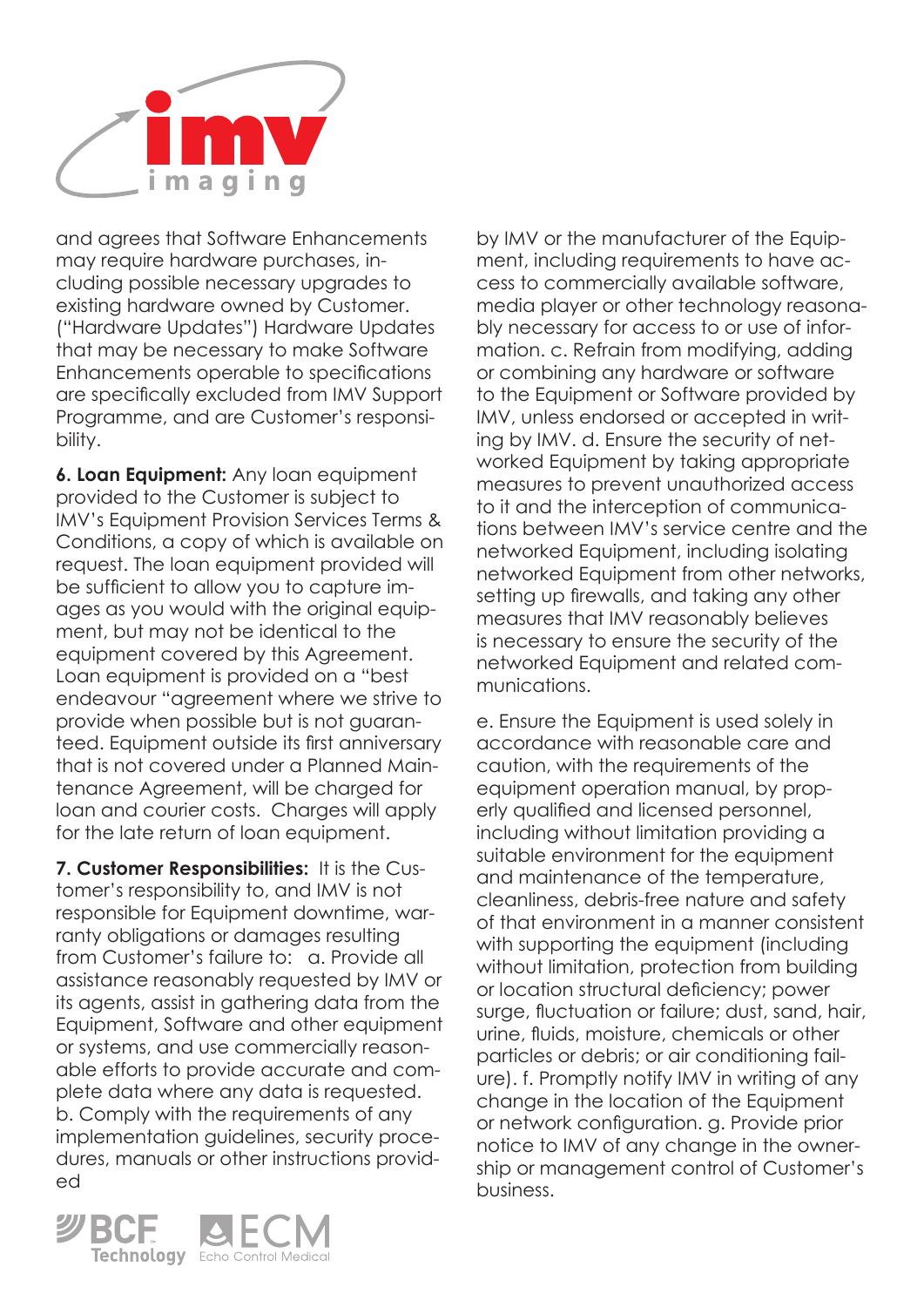

h. Attend to those day to day adjustments and cleaning, which are part of the operating routine advised by IMV in the operating instructions for the equipment. i. Notify IMV in writing, immediately if the equipment is moved to a new location or disposed of j. Not undertake or permit any person or firm other than a IMV service representative or a IMV authorised agent to undertake any repair or service work, other than that advised by IMV k. The Customer shall comply with all applicable laws in relation to the use of the Equipment. l. Further, the Customer shall notify IMV if at any time it obtains information that equipment may constitute a risk to the health and safety of any person attending at IMV's direction to service the equipment and shall co-operate with IMV in relation to any measures which IMV may in its reasonable discretion, take to minimise such risks. m. All imaging data stored on the Equipment is the responsibility of the Customer and not IMV. IMV accept no responsibility for any loss of data on primary or secondary storage devices.

**8. Payment:** a. In consideration of the provision of the Services by IMV, the Customer shall pay the charges as set out in the Services Confirmation (or as otherwise agreed from time to time by the parties in writing, for which email shall be sufficient). b. Any price contained in the Services Confirmation excludes VAT or (other applicable sales tax), which IMV shall add to its invoices at the appropriate rate (if required). c. The Customer shall pay each invoice submitted to it by IMV, in full and in cleared funds, within 7 days of receipt to a bank account nominated in writing by IMV.



 d. Without prejudice to any other right or remedy that it may have, if the Customer fails to pay IMV on the due date, IMV may: (i) charge interest on such sum from the due date for payment at the annual rate of 8% above the base rate from time

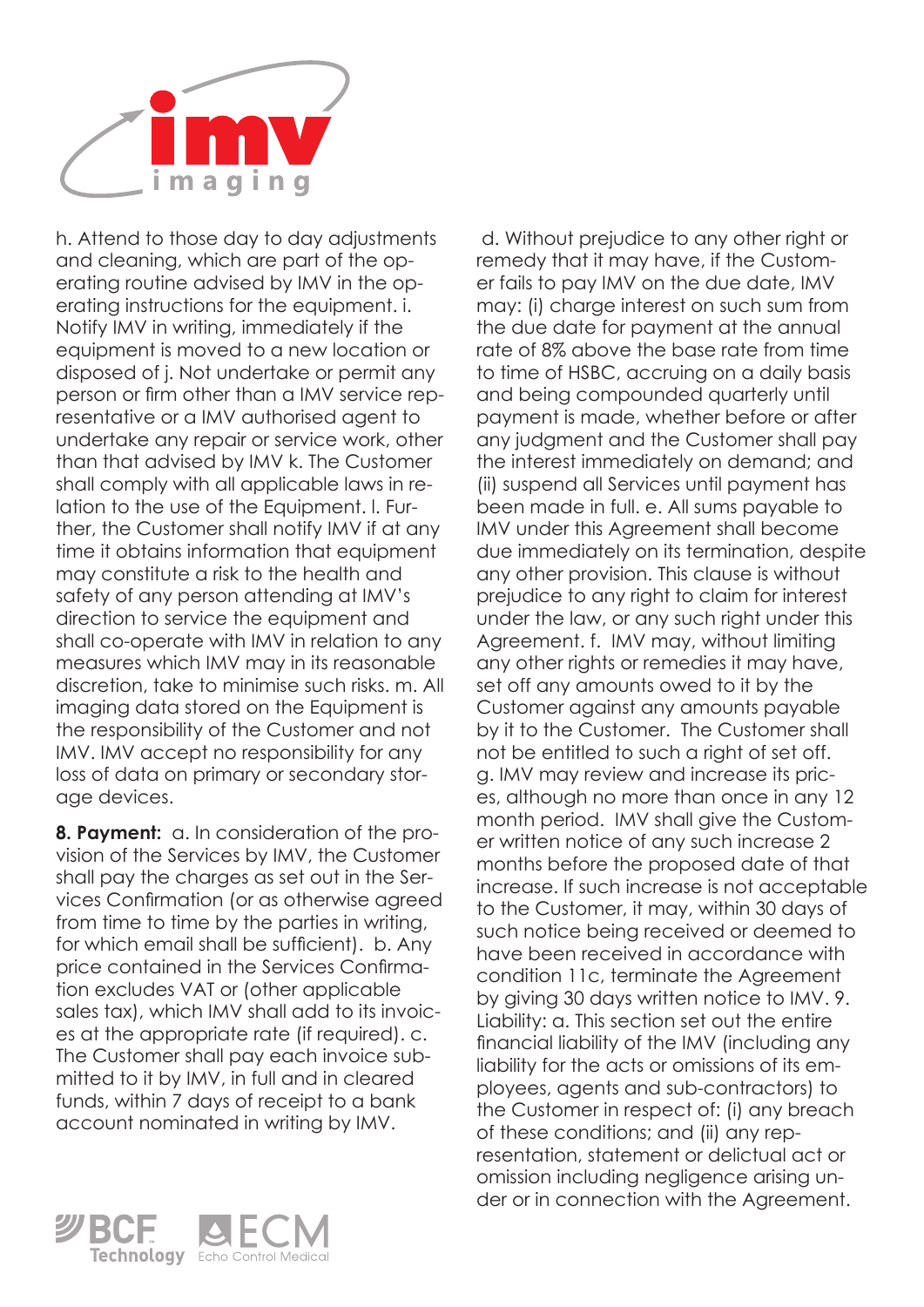

 b. All warranties, conditions and other terms implied by statute or common law are, to the fullest extent permitted by law, excluded from the Agreement. c. Nothing in these conditions excludes or limits the liability of IMV for death or personal injury caused by IMV's negligence or fraudulent misrepresentation. d. Subject to paragraphs 9b and 9c, IMV shall not be liable for: (i) loss of profits; or (ii) loss of business; or (iii) loss of data; or (iv) depletion of goodwill; or (v) loss of use; or (vi) any special, indirect, consequential or pure economic loss, costs, damages, charges or expenses, and IMV's total liability in contract, delict (including negligence or breach of statutory duty), misrepresentation, restitution or otherwise, arising in connection with the performance or contemplated performance of this Agreement shall be limited to the price paid by the Customer for the Services.

10. Term and Termination: a. Unless terminated earlier in accordance with this condition 10, the Agreement shall continue for the period stated in the Service Confirmation ("Initial Term") and shall thereafter continue automatically for subsequent periods of 12 months (each a "Renewal Period") unless either party gives at least 30 days notice to take effect at the end of the Initial Period or Renewal Period as appropriate. b. IMV may terminate this Agreement by immediate written notice to the Customer in the event that the Customer fails to pay any sums by the date due. c. Either party will have the right to terminate the Agreement if the other party breaches any material term of the Agreement (including the applicable Services Confirmation) and if such breach is capable of cure,

the breaching party fails to cure such breach within thirty (30) days after receiving written notice thereof. d. Either party will have the right to terminate the Agreement if the other becomes insolvent or makes an assignment for the benefit of creditors, or a trustee or receiver is appointed for such other party or for a substantial part of its assets, or bankruptcy, reorganisation or insolvency proceedings shall be instituted by or against such other party or otherwise ceases to carry on business. e. On termination or expiration of this Agreement for any reason: (i) the Customer shall immediately pay to IMV all of IMV's outstanding unpaid invoices and interest and, in respect of Services supplied but for which no invoice has been submitted. IMV may submit an invoice, which shall be payable immediately on receipt; (ii) the accrued rights, remedies, obligations and liabilities of the parties as at termination shall not be affected, including the right to claim damages in respect of any breach of the Agreement which existed at or before the date of termination; and (iii) clauses which expressly or by implication have effect after termination shall continue in full force and effect.

**11. General:** a. The Customer shall not, without the prior written consent of IMV, assign, transfer, charge, mortgage, subcontract, or deal in any other manner with all or any of its rights or obligations under this Agreement. IMV may at any time assign, transfer, charge, mortgage, subcontract, or deal in any other manner with all or any of its rights or obligations under this Agreement. Each party that has rights under this Agreement is acting on its own behalf and not for the benefit of another person.